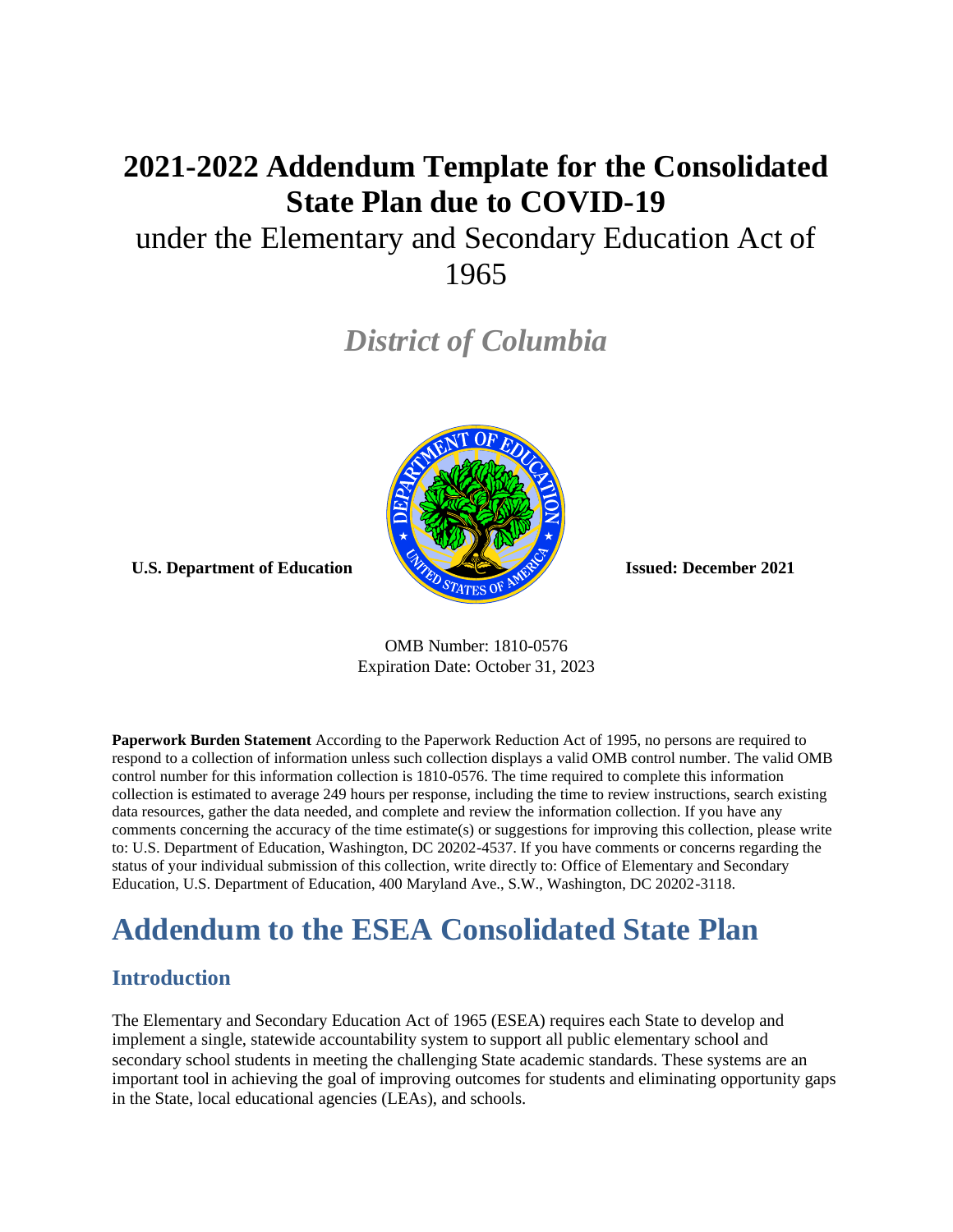Due to the extraordinary circumstances created by the Coronavirus Disease 2019 (COVID-19) pandemic, the U.S. Department of Education (Department) invited State educational agencies (SEAs) to apply for a waiver from the accountability requirements of the ESEA for the 2019-2020 and 2020-2021 school years and the assessment requirements for the 2019-2020 school year. As a result, many SEAs have not implemented all aspects of their statewide accountability systems or identified schools for support and improvement since fall 2019. Upon receiving an accountability waiver for the 2020-2021 school year, each SEA agreed that it would resume identifying schools for comprehensive, targeted, and additional targeted support and improvement using data from the 2021-2022 school year in the fall of 2022 to ensure school identification resumes as quickly as possible.

The purpose of this document is to provide SEAs a streamlined process to modify approved ESEA consolidated State plans for the 2021-2022 school year as they implement accountability and school identification requirements under section 1111 of the ESEA in order to make accountability determinations and identify schools in fall 2022.

The Department has also issued a "Frequently Asked Questions: Impact of COVID-19 on 2021-2022 Accountability Systems Required under the Elementary and Secondary Education Act of 1965 (ESEA)" document that includes information on the general amendment process, accountability systems, school identification and exit, school support and improvement, and report card requirements. The document is available at [https://oese.ed.gov/offices/office-of-formula-grants/school-support-and-accountability/essa](https://oese.ed.gov/offices/office-of-formula-grants/school-support-and-accountability/essa-consolidated-state-plans/)[consolidated-state-plans/.](https://oese.ed.gov/offices/office-of-formula-grants/school-support-and-accountability/essa-consolidated-state-plans/)

For any questions or additional information, please contact the U.S. Department of Education at [oese.titlei-a@ed.gov.](mailto:oese.titlei-a@ed.gov)

### **Submitting Amendments to ESEA Consolidated State Plans**

### **COVID-19 State Plan Addendum Process**

To amend its ESEA consolidated State plan for the 2021-2022 school year *only* (i.e., amendments that will impact only accountability determinations based on data from the 2021-2022 school year and school identifications in fall 2022), an SEA may use this "2021-2022 Template for Addendum to the ESEA Consolidated State Plan due to the COVID-19 National Emergency" (COVID-19 State Plan Addendum).

In addition to requests limited to the 2021-2022 school year, an SEA may use the COVID-19 State Plan Addendum process to request to:

- 1. Shift timelines forward by one or two years for measurements of interim progress and long-term goals, and
- 2. Modify the exit criteria for schools identified in fall 2022, including the number of years such schools have to meet exit criteria in order to exit status.

If an SEA requests the two changes described above through the COVID-19 State Plan Addendum and the changes are approved, the SEA must submit an updated ESEA consolidated State plan that incorporates those changes at a later date. All other amendments submitted through the COVID-19 State Plan Addendum template and process (i.e., amendments that are limited to the 2021-2022 school year) do not require submission of an updated ESEA consolidated State plan.

If an SEA submits an amendment to its ESEA consolidated State plan using the streamlined COVID-19 State Plan Addendum template and process, it must submit the following:

1. The COVID-19 State Plan Addendum that reflects all proposed amendments;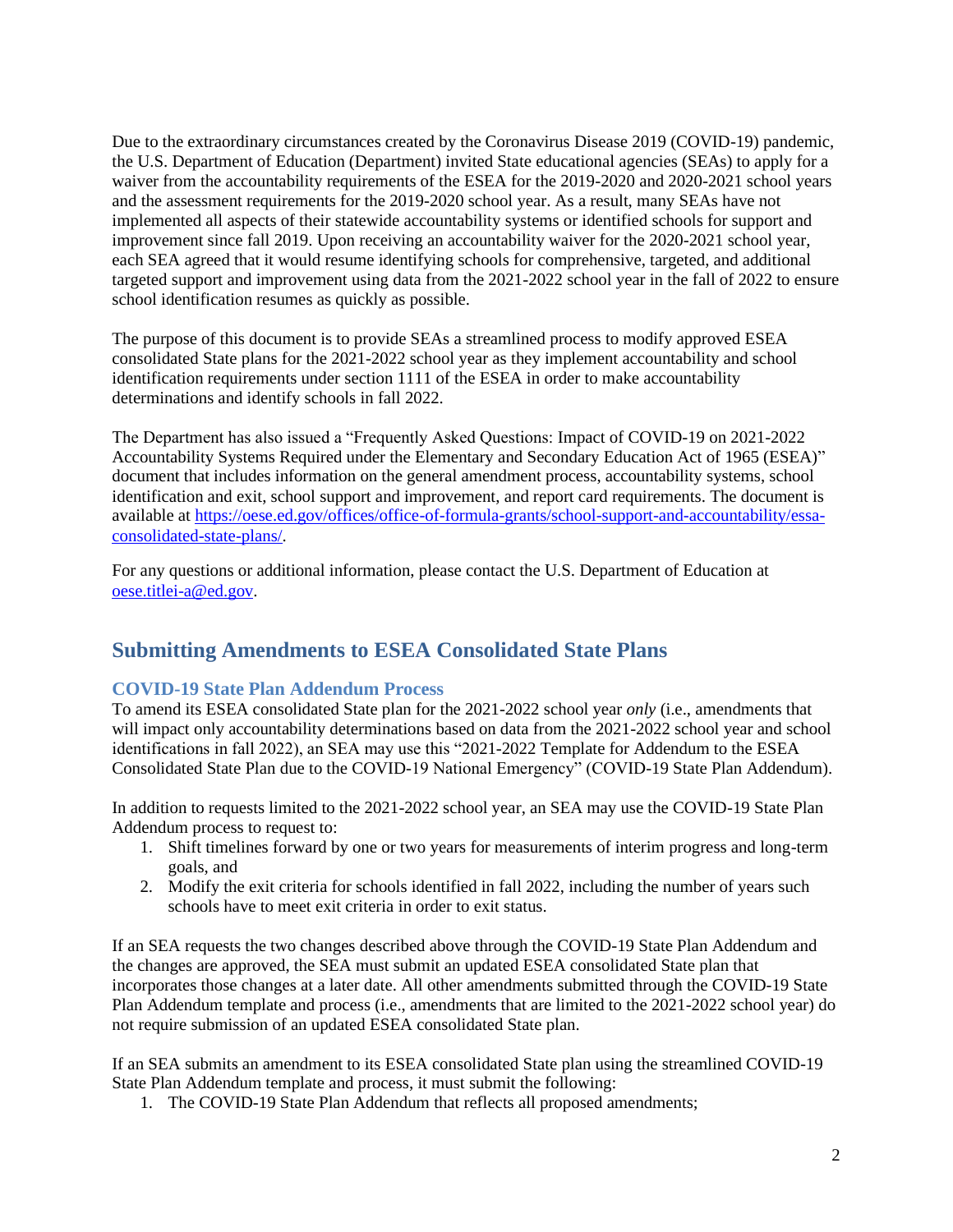- 2. The signature of the chief State school officer or authorized representative; and
- 3. A description of how the SEA provided the public a reasonable opportunity to comment on the requested amendments to the ESEA consolidated State plan with a summary of changes made based on the public comments received. The Department recommends that the SEA seek public input through consultation that is broad and with stakeholders that represent the diversity of the community within the State (e.g., meeting with local superintendents and sharing through regular correspondence with LEAs, conducting targeted stakeholder outreach, holding focus groups, prominently listing the proposed amendments on the SEA's website, and providing a userfriendly, accessible means for the public to submit comments). (See question A-6)

Prior to submitting an amendment to the Department, including an amendment submitted through the COVID-19 State Plan Addendum template and process, an SEA must consult with the Governor, afford a reasonable opportunity for public comment, and consider such comments consistent with the consolidated assurances the State submitted in June 2017 under ESEA section 8304.

### **Regular ESEA Consolidated State Plan Process**

An SEA may request amendments to its ESEA consolidated State plan that will continue beyond the 2021-2022 school year or that the State intends to implement starting with the 2022-2023 school year using the regular State plan amendment process described in the Department's October 24, 2019, Dear Colleague Letter available at [https://oese.ed.gov/files/2020/02/csso-letter.pdf.](https://oese.ed.gov/files/2020/02/csso-letter.pdf)

### **Timeline**

An amendment may be submitted at any time. The Department encourages SEAs to submit amendment requests, either using the regular State plan amendment process or the COVID-19 State Plan Addendum process, by **March 7, 2022** in order for the Department to determine whether the requested amendments comply with all applicable statutory and regulatory requirements in time for an SEA to implement amendments to its accountability system for determinations in fall 2022 based on data from the 2021- 2022 school year (e.g., identification of schools for comprehensive, targeted, or additional targeted support and improvement for the 2022-2023 school year).

### **Transparency**

The Department will post the approved addendum on our website, along with the current approved consolidated State plan, at [https://oese.ed.gov/offices/office-of-formula-grants/school-support-and](https://oese.ed.gov/offices/office-of-formula-grants/school-support-and-accountability/essa-consolidated-state-plans/)[accountability/essa-consolidated-state-plans/.](https://oese.ed.gov/offices/office-of-formula-grants/school-support-and-accountability/essa-consolidated-state-plans/)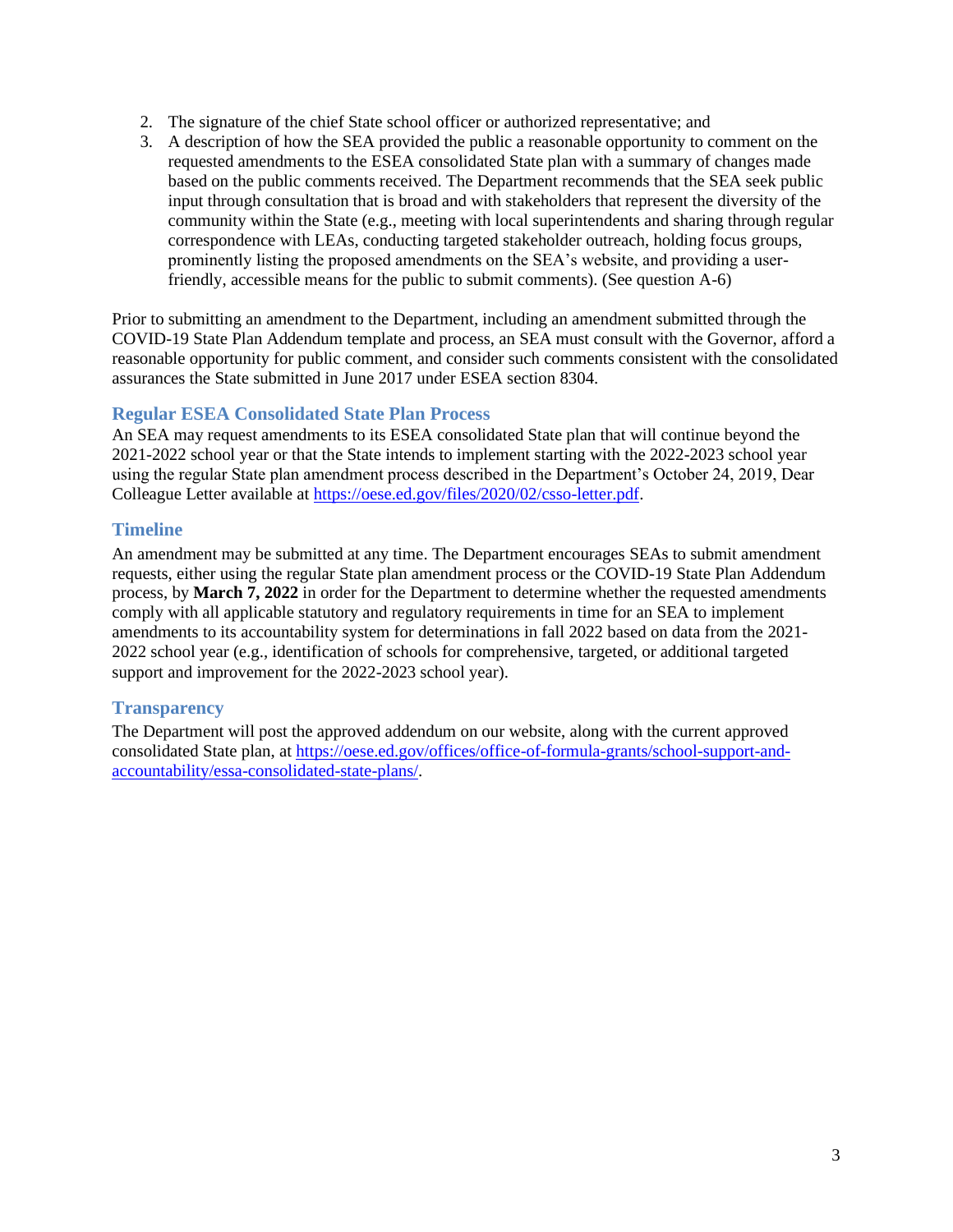## **Cover Page**

| <b>Authorized SEA Representative (Printed Name)</b><br>Dr. Christina Grant | DC State Superintendent of Education |
|----------------------------------------------------------------------------|--------------------------------------|
| <b>Signature of Authorized SEA Representative</b><br>Cresare               | Date: March 7, 2022                  |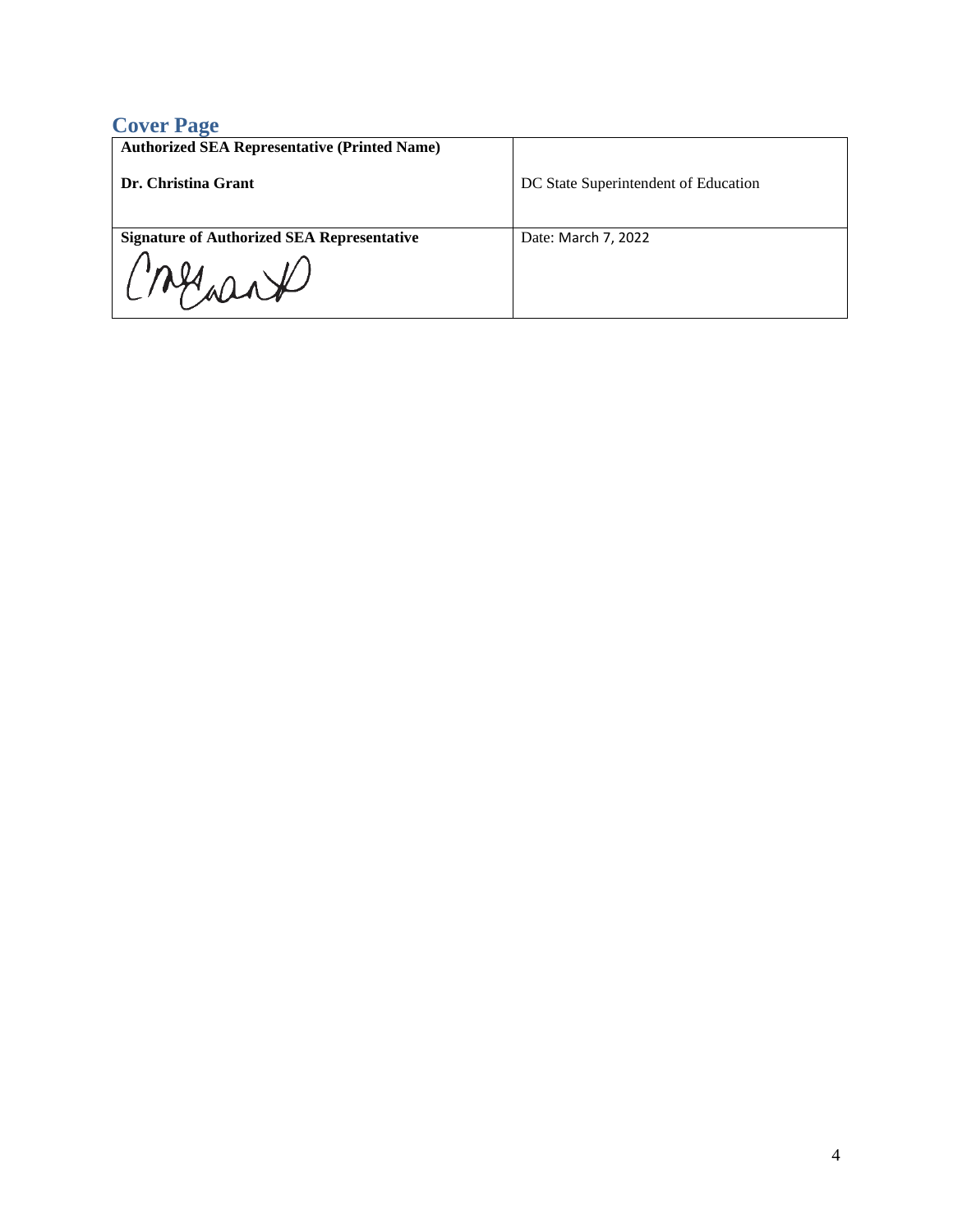## **Title I, Part A: Improving Basic Programs Operated by Local Educational Agencies (LEAs)**

**Statewide Accountability System and School Support and Improvement Activities** *(ESEA section 1111(c) and (d)) (corresponds with A.4 in the revised State plan template)*:

- a. Establishment of Long-Term Goals. *(ESEA section 1111(c)(4)(A)) (corresponds with A.4.iii in the revised State plan template)* Due to COVID-19, the State is revising its long-term goal(s) and measurement(s) of interim progress by shifting the timeline forward by one or two years for:
	- 1. Academic Achievement. *If a State is proposing to shift the timeline forward by one or two years, check the appropriate box.* ☐ One Year ☒ Two Years
	- 2. Graduation Rate. *If a State is proposing to shift the timeline forward by one or two years, check the appropriate box.* □ One Year □ Two Years
	- 3. Progress in Achieving English Language Proficiency (ELP). *If a State is proposing to shift the timeline forward by one or two years, check the appropriate box.* □ One Year ☒ Two Years

*See Appendix A for revised and updated long term goals, which will be formally revised in an upcoming ESSA Plan Amendment*

- b. Indicators. *(ESEA section 1111(c)(4)(B)) (corresponds with A.4.iv in the revised State plan template)* Due to COVID-19, the State is revising one or more of its indicators for the 2021-2022 school year to be used in accountability determinations in fall 2022.
	- 1. ☐ Academic Achievement Indicator. Describe the Academic Achievement indicator for the 2021-2022 school year.

*If a State is proposing revisions due to COVID-19, check the box and describe the revisions here*.

2.  $\boxtimes$  Indicator for Public Elementary and Secondary Schools that are Not High Schools (Other Academic Indicator). Describe the Other Academic indicator for the 2021-2022 school year.

In 2019-20 and 2020-21 school years, DC was granted a waiver from all statewide assessments. As a result, there is not the ability to validly and equitably calculate academic growth as outlined in DC's ESSA state plan for inclusion in the statewide accountability system, the School Transparency and Reporting (STAR) Framework for elementary and middle schools.

The other academic indicator that serves as the metric within this indicator will be the Approaching Expectations in ELA and Approaching Expectations in Math. These metrics are already in our STAR Framework and represent the percentage of students within a school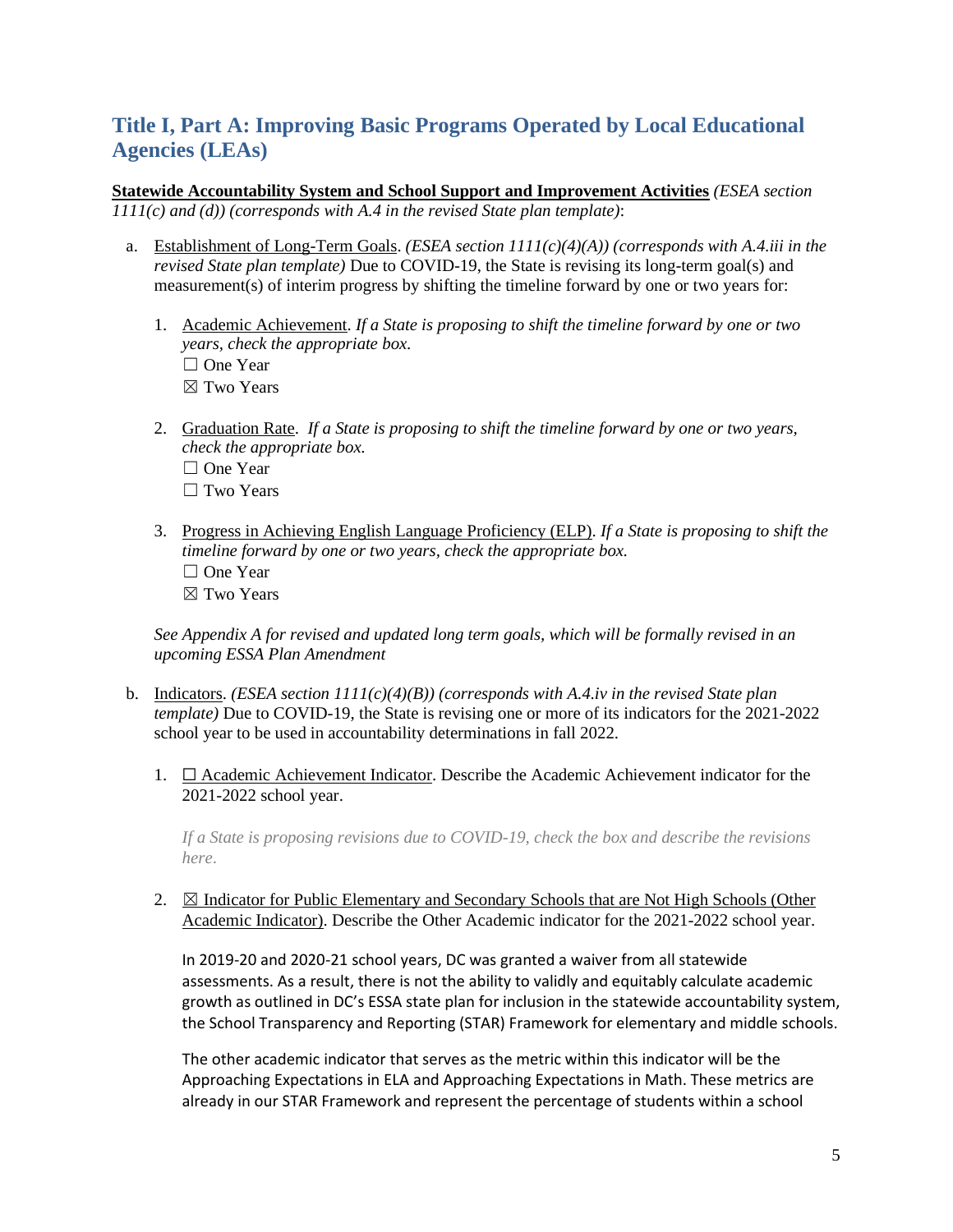scoring 3+ on the PARCC and MSAA assessments in grades 3 – 8 for ELA and for Math separately. As a result of not having academic growth metrics of Median Growth Percentile and Growth to Proficiency in ELA and in Math for the 2021-22 school year accountability calculations, we would remove those available points from the points possible in the framework, thus shifting the weights from those indicators to the remaining metrics in this framework.

3.  $\boxtimes$  Graduation Rate. Describe the Graduation Rate indicator for the 2021-2022 school year.

OSSE has outlined in its state ESSA plan the use of the four-year adjusted cohort graduation rates (ACGR) as well as the five-year ACGR rates for determination of comprehensive support designations. The plan has a different extended year graduation rate detailed as a School Quality and Student Success metric for the STAR Framework. In the 2019-20 and 2020-21 school years, DC had accountability waivers related to the calculation of the STAR Framework scores but continued to publish 4- and 5-year ACGR rates. It is OSSE's intention to request to revise the plan through an amendment anticipated to be submitted later in 2022 and include both metrics as part of the graduation indicator moving forward. OSSE requests flexibility to use both metrics in the 2022 annual meaningful differentiation calculation instead of the 4 year and previously used extended year graduation rate in advance of a permanent revision of the accountability system.

4.  $\boxtimes$  Progress in Achieving English Language Proficiency (ELP) Indicator. Describe the Progress in Achieving ELP indicator for the 2021-2022 school year.

In 2019-20 DC was granted a waiver from all statewide assessments. In 2020-21 DC received an assessment waiver for statewide ELA, Math, and Science assessments, but not a waiver for its English Language Proficiency (ELP) assessment, ACCESS. ACCESS does not, however, have a remote testing option and as previously discussed, the overwhelming majority of students in DC were in a distance learning environment throughout the ACCESS testing window in the 2020-21 school year. As a result, DC had only approximately 100 students complete the ACCESS assessment when that number is normally over 5000 students. As a result, there is not the ability to validly and equitably calculate Progress in Achieving ELP in the manner outlined in our ESSA state plan. The method for calculating ACCESS growth as outlined in DC's ESSA state plan for inclusion in the STAR Framework for all schools requires ACCESS assessment data from English Learners from school years 2020-21 and 2021-22. Schools overall did not meet the minimum n-size of ACCESS assessment data in school year 2020-21. As such, OSSE cannot calculate students making adequate progress in achieving English Language Proficiency between 2020-21 and 2021-22.

Additionally, OSSE considered the possibility of calculating the ACCESS Growth metric using data from school year 2019-20 and school year 2021-22. Just over half of the ACCESS assessments were completed in March 2020 when schools were closed due to the pandemic and then instruction pivoted to a fully distance learning setting for the remainder of the year, making it impossible to administer the ACCESS assessment which is available only in an inperson learning environment. If OSSE were to calculate this metric, it would have many schools not meeting the n-size to calculate the data, have schools with data not reflecting all English Learners at the school and would also have some schools which had data, thus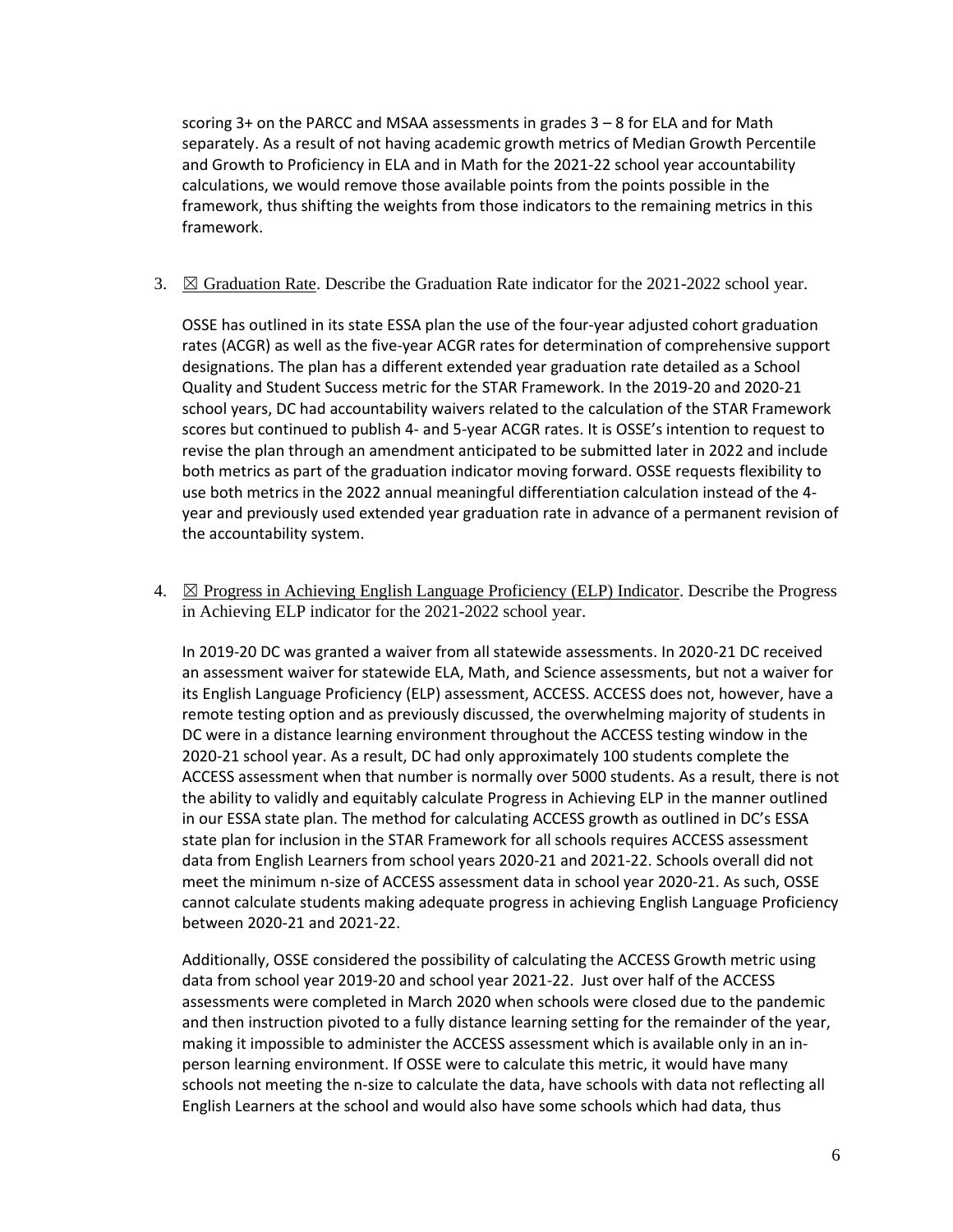resulting in a measure that inconsistently measured the performance of students across the state.

OSSE will publish th[e results of the ACCESS assessment data](https://osse.dc.gov/page/access-ells-results-and-resources) from school year 2021-22, which includes those students reaching proficiency and will use this year's data as the baseline data to calculate students making adequate progress in subsequent years. This reporting is consistent with the manner that the data from the 2018-19 school year was reported. Data from 2019-20 was reported to the greatest extent possible given that not all schools and students were able to complete testing prior to the closure of school buildings due to the pandemic in March 2020.

In determining school designations using calculations of the system of Annual Meaningful Differentiation, OSSE will use all available data from the 2021-22 school year and identify the lowest-performing schools across those available metrics as outlined in this addendum's revised methodology. OSSE will then review data from prior years, which was not available in 2021-22, such as ACCESS Growth and academic growth from 2017-18 and 2018-19 to review the performance in these areas of schools in the designation range. This data will serve as an escalator for identifying these schools and serve as areas for focused improvement. If schools that are scoring within the 2022 designation ranges had previously also performed poorly in the ELP indicator, they will be escalated for the next tier of review in the determination of designation status and OSSE will ensure that, if designated, ELP will be one of the areas for focused improvement. In this manner, OSSE will maintain the focus and emphasis on supporting the progress of English Learners, even when minimum n-sizes are not met to measure it explicitly for this accountability year. This will serve as an additional factor in determining which schools are designated for additional support and improvement in the absence of current ACCESS Growth data.

Additionally, OSSE will continue to work with stakeholders to collect and review information and data related to English Language Proficiency progress and provide necessary supports and information to continue improving programs and supports for all students and schools.

5.  $\boxtimes$  School Quality or Student Success Indicator(s). Describe each School Quality or Student Success indicator that is proposed to be added or modified for the 2021-2022 school year.

*Addressing Chronic Absenteeism*: OSSE proposes to calculate Chronic Absenteeism consistent with calculations from the 2020-21 school year instead of the best of 90% Attendance or Attendance Growth metric.

During the 2020-21 school year, much of the school year for DC students involved fully distance learning with students returning in very small percentages to in-person learning during the months of February through June. In some grade bands, students remained in a distance learning posture throughout the entire school year. DC's attendance policy and data collection processes were adjusted to allow for the collection and publication of data regarding attendance in both distance learning and in-person settings. As part of the 2021 Accountability waiver, OSSE published a Chronic Absenteeism metric rather than its historically published 90%+ Attendance metric which reflected essentially the inverse of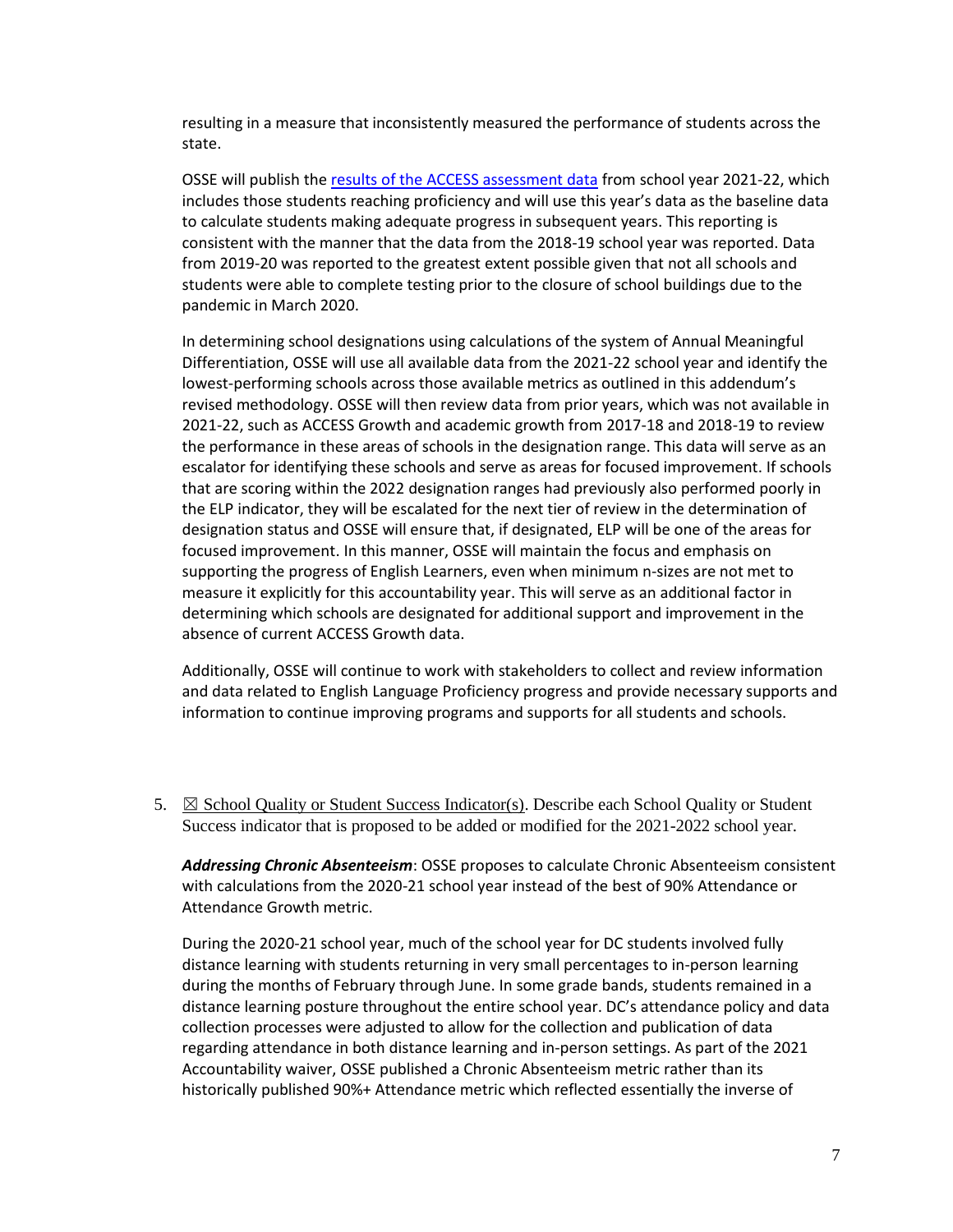chronic absenteeism. OSSE published th[e 2021 DC School Report Card](https://osse.dc.gov/dcschoolreportcard/attendance) including both Chronic Absenteeism as well as In-Seat Attendance, which was also a previously reported attendance metric.

In the 2021-22 school year, schools have been operating primarily in an in-person learning posture but frequent instances of classrooms and even full schools having to return to shortterm distance learning posture to address COVID impacts further impact the comparability of the attendance data and learning environment. The STAR Framework historically utilized a "best of" measure where schools received points either for 90%+ Attendance or for Attendance Growth, which measured how attendance rates of students improved from one year to the other for a school. As a result of the uncertain impacts of these different learning environments, attendance changes and incongruency in learning environments across schools, OSSE is uncertain how comparable and equitable Attendance Growth will be to calculate using data from 2020-21 and 2021-22. Further, OSSE has a desire to maintain continuity in how chronic absenteeism was presented and published in 2021-22 with the reporting for 2020-21. OSSE requests using chronic absenteeism as the "addressing chronic absenteeism" measure for all schools in 2022 accountability calculations of annual meaningful differentiation, instead of the previously used best of measure between 90%+ Attendance and Attendance Growth. This metric is a component of the school quality/student success indicator and is measured for all schools. There would be no change in metric points assigned nor would there be a challenge in calculating this measure for all schools. Additionally, OSSE would retain and maintain the additional measure using attendance data called In-Seat Attendance.

- c. Annual Meaningful Differentiation. *(ESEA section 1111(c)(4)(C)) (corresponds with A.4.v in the revised State plan template)* Due to COVID-19, the State is revising its system of annual meaningful differentiation in fall 2022 based on data from the 2021-2022 school year:
	- 1.  $\boxtimes$  State's System of Annual Meaningful Differentiation. Describe the State's system of annual meaningful differentiation of all public schools in the State for accountability determinations in the fall 2022 based on data from the 2021-2022 school year.

OSSE proposes to change the way in which the system of annual meaningful differentiation is calculated for 2022 based on the available data from the 2021-22 school year and the framework outlined in DC's current statewide accountability framework called the School Transparency and Reporting (STAR) Framework. As referenced in the explanations above, due to limited data from the 2020-21 school year as well as the data limitations from the 2019-20 school year, there are several metrics which are unable to be calculated as outlined in the STAR Framework. These metrics involve measures which utilize multiple years of data in order to calculate growth measures including Academic Growth for elementary and middle schools in ELA and math and Progress in Achieving English Language Proficiency which is measured through multiple years of data from the ACCESS assessment. OSSE also calculates a measure of attendance growth using multiple years of attendance data and is unclear whether or not that data will be able to be used for high stakes accountability at this time based on significant differences in learning environments and attendance policies across the past two years.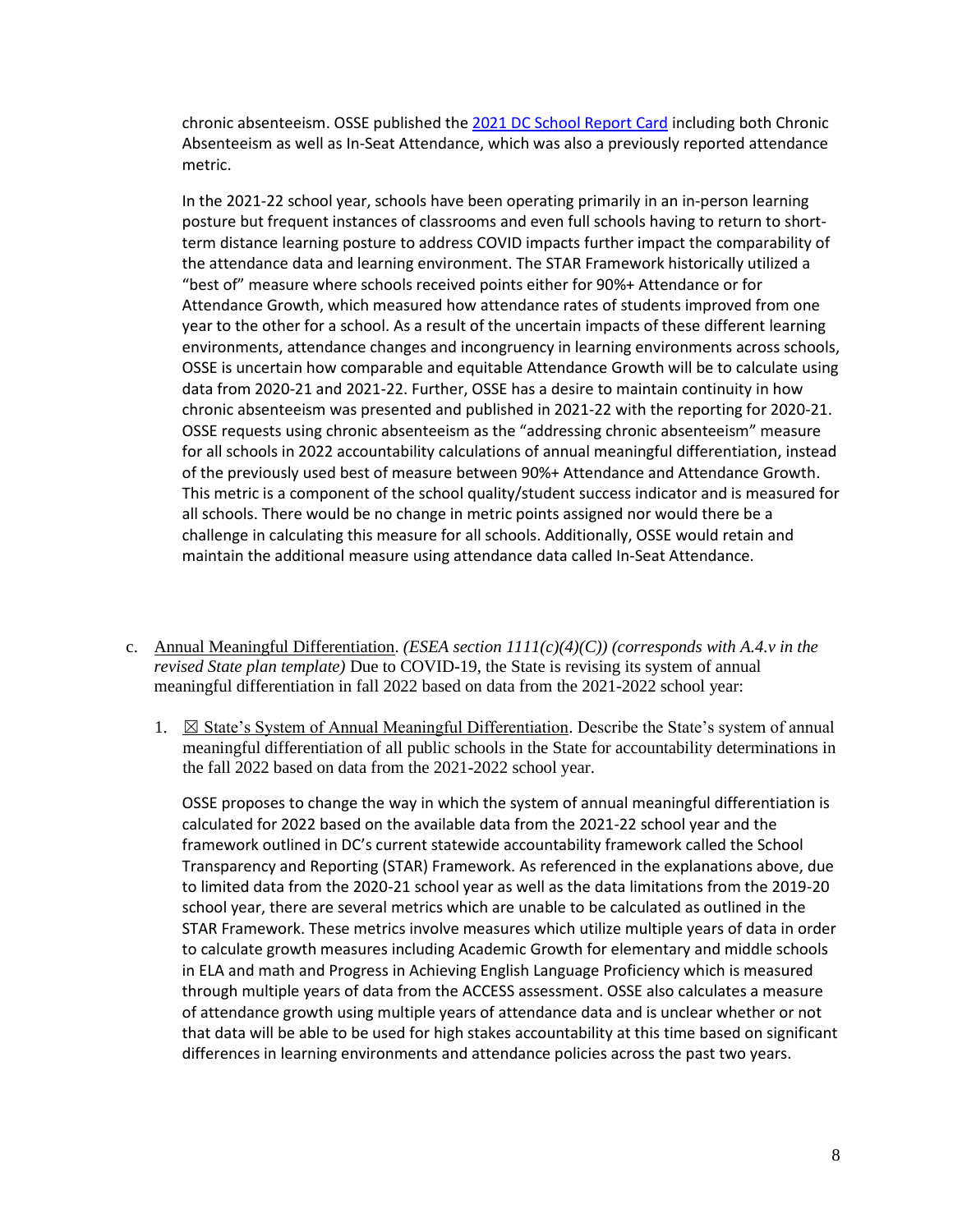The **STAR Framework** currently assigns points by metric and also weights student group performance in the calculation of the final framework score. See graphics below for reference.



#### **Weights and Frameworks**

In the development of the STAR Framework, OSSE recognized the importance of measuring multiple areas of school performance. The STAR Framework weights areas differently based on the grades served by the school. A table of those weights within the framework by school type is listed below.

|                   | <b>Academic</b><br><b>Achievement</b> | <b>Academic</b><br><b>Growth</b> | <b>School</b><br><b>Environment</b> | <b>English Language</b><br>Proficiency | Graduation<br>Rate |
|-------------------|---------------------------------------|----------------------------------|-------------------------------------|----------------------------------------|--------------------|
| Elementary/Middle | 30pts                                 | 40pts                            | 20pts                               | <b>Spts</b>                            | N/A                |
| High              | 40pts                                 | N/A                              | 39pts                               | <b>Spts</b>                            | 11pts              |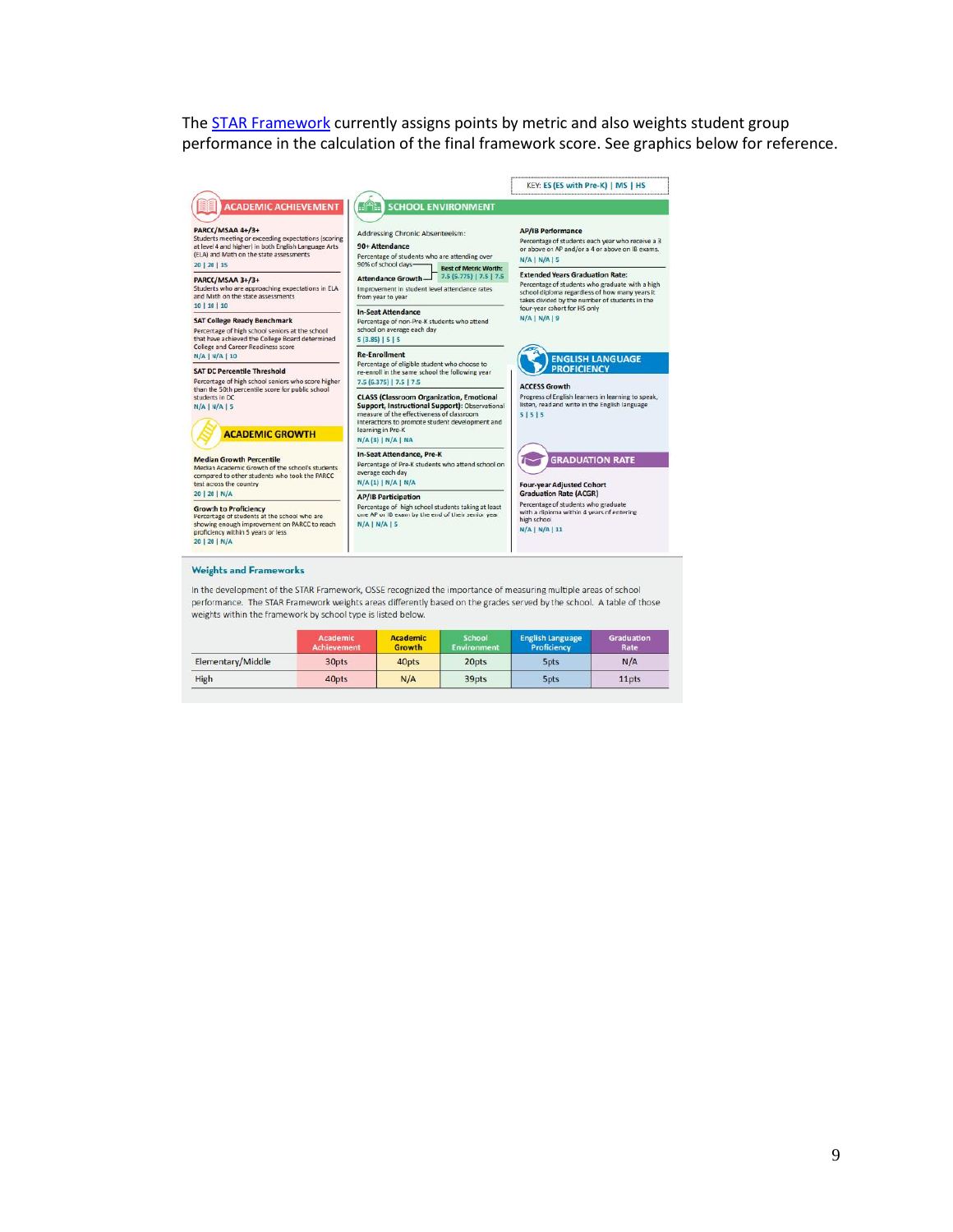#### **Calculating the Overall STAR Framework Score**

The federal Every Student Succeeds Act (ESSA) requires every state and the District of Columbia to publish a report card, DC's ESSA State Plan has been recognized because of its focus on the performance of individual student groups, which is important to ensure equity in our schools. The STAR Framework separately measures performance for each student group on every metric and adds them together to calculate the overall STAR Rating. Families, educators and school leaders will be able to see which schools are doing a great job supporting specific student populations and where schools have room for improvement. We hope that reporting this information will prompt inquiry into best practices and collaboration across the District.



There would be 50 of the normally available 95 metric points available for elementary and middle schools when calculating scores for 2022 and 90 of the normally available 95 when calculating scores for high schools. OSSE proposes to calculate the annual meaningful differentiation using all available metrics and identify the schools meeting the designation thresholds for additional supports, comprehensive and targeted school improvement.

The following metrics, from the list above, will not be available from the 2021-22 school year for use in the Annual Meaningful Differentiation calculation:

- Median Growth Percentile (ES, MS)
- Growth to Proficiency (ES/MS)
- ACCESS Growth (ES, MS, HS)

Additionally, OSSE is unable to determine whether Attendance Growth will be able to be calculated due to comparability concerns and has removed it from inclusion in the AMD calculation.

2.  $\boxtimes$  Weighting of Indicators. Describe the weighting of each indicator in the State's system of annual meaningful differentiation in fall 2022 based on data from 2021-2022 school year.

Details of metrics from the earlier graphic organized by ESSA indicator and the metric points assigned to each metric: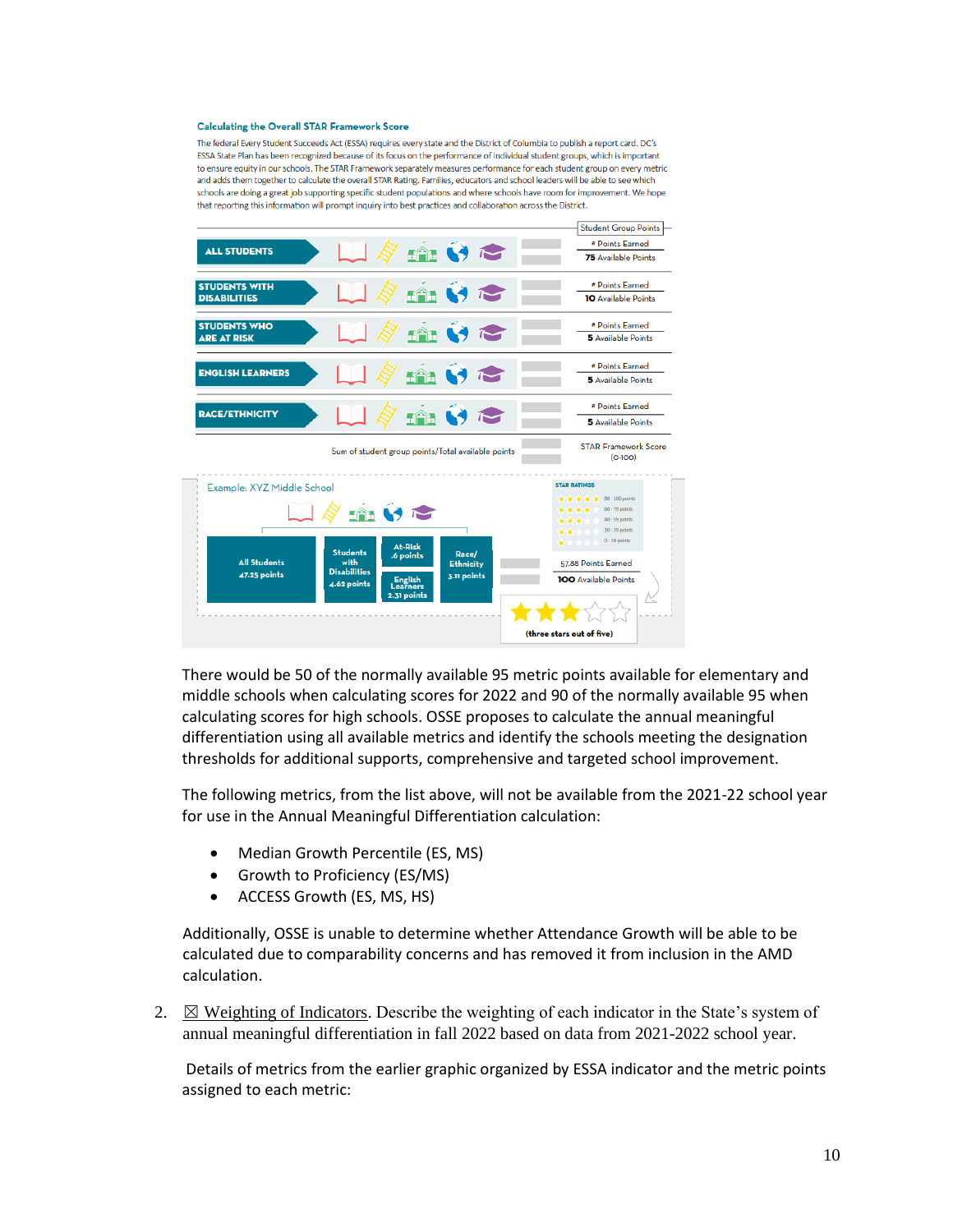|                            | <b>Academic</b>            | <b>Other Academic</b>               | <b>Graduation</b> | <b>School</b>        |
|----------------------------|----------------------------|-------------------------------------|-------------------|----------------------|
|                            | <b>Achievement</b>         | Indicator                           |                   | <b>Quality and</b>   |
|                            |                            |                                     |                   | <b>Student</b>       |
|                            |                            |                                     |                   | <b>Success</b>       |
| Elementary                 | Meeting/Exceeding          | Approaching,                        | N/A               | Chronic              |
| <b>School with</b><br>PreK | <b>Expectations in ELA</b> | Meeting, or<br>Exceeding            |                   | Absenteeism          |
|                            | (10)                       | Expectations in                     |                   | (5.775)<br>In-Seat   |
|                            | Meeting/Exceeding          | ELA(5)                              |                   | Attendance           |
|                            | <b>Expectations in</b>     |                                     |                   | (3.85)               |
|                            | Math (10)                  | Approaching,                        |                   | Re-enrollment        |
|                            |                            | Meeting, or                         |                   | (6.375)              |
|                            |                            | Exceeding                           |                   | CLASS <sub>(3)</sub> |
|                            |                            | <b>Expectations in</b>              |                   | Pre-K In-Seat        |
|                            |                            | Math $(5)$                          |                   | Attendance           |
|                            |                            |                                     |                   | (1)                  |
| Elementary                 | Meeting/Exceeding          | Approaching,                        | N/A               | Chronic              |
| <b>School</b>              | <b>Expectations in ELA</b> | Meeting, or                         |                   | Absenteeism          |
| without PreK               | (10)                       | Exceeding                           |                   | (7.5)                |
|                            |                            | Expectations in                     |                   | In-Seat              |
|                            | Meeting/Exceeding          | ELA(5)                              |                   | Attendance           |
|                            | <b>Expectations in</b>     |                                     |                   | (5)                  |
|                            | Math (10)                  | Approaching,                        |                   | Re-enrollment        |
|                            |                            | Meeting, or<br>Exceeding            |                   | (7.5)                |
|                            |                            | <b>Expectations in</b>              |                   |                      |
|                            |                            | Math $(5)$                          |                   |                      |
| <b>Middle</b>              | Meeting/Exceeding          | Approaching,                        | N/A               | Chronic              |
| <b>School</b>              | <b>Expectations in ELA</b> | Meeting, or                         |                   | Absenteeism          |
|                            | (10)                       | Exceeding                           |                   | (7.5)                |
|                            |                            | Expectations in                     |                   | In-Seat              |
|                            | Meeting/Exceeding          | ELA(5)                              |                   | Attendance           |
|                            | <b>Expectations in</b>     |                                     |                   | (5)                  |
|                            | Math (10)                  | Approaching,                        |                   | Re-enrollment        |
|                            |                            | Meeting, or                         |                   | (7.5)                |
|                            |                            | Exceeding<br><b>Expectations in</b> |                   |                      |
|                            |                            | Math $(5)$                          |                   |                      |
| <b>High School</b>         | Meeting/Exceeding          | N/A                                 | Four-year ACGR    | Chronic              |
|                            | <b>Expectations in ELA</b> |                                     | (12)              | Absenteeism          |
|                            | (7.5)                      |                                     | Five-year ACGR    | (7.5)                |
|                            |                            |                                     | (9)               | In-Seat              |
|                            | Meeting/Exceeding          |                                     |                   | Attendance           |
|                            | <b>Expectations in</b>     |                                     |                   | (5)                  |
|                            | Math (7.5)                 |                                     |                   | Re-enrollment        |
|                            |                            |                                     |                   | (7.5)                |
|                            | Approaching,               |                                     |                   |                      |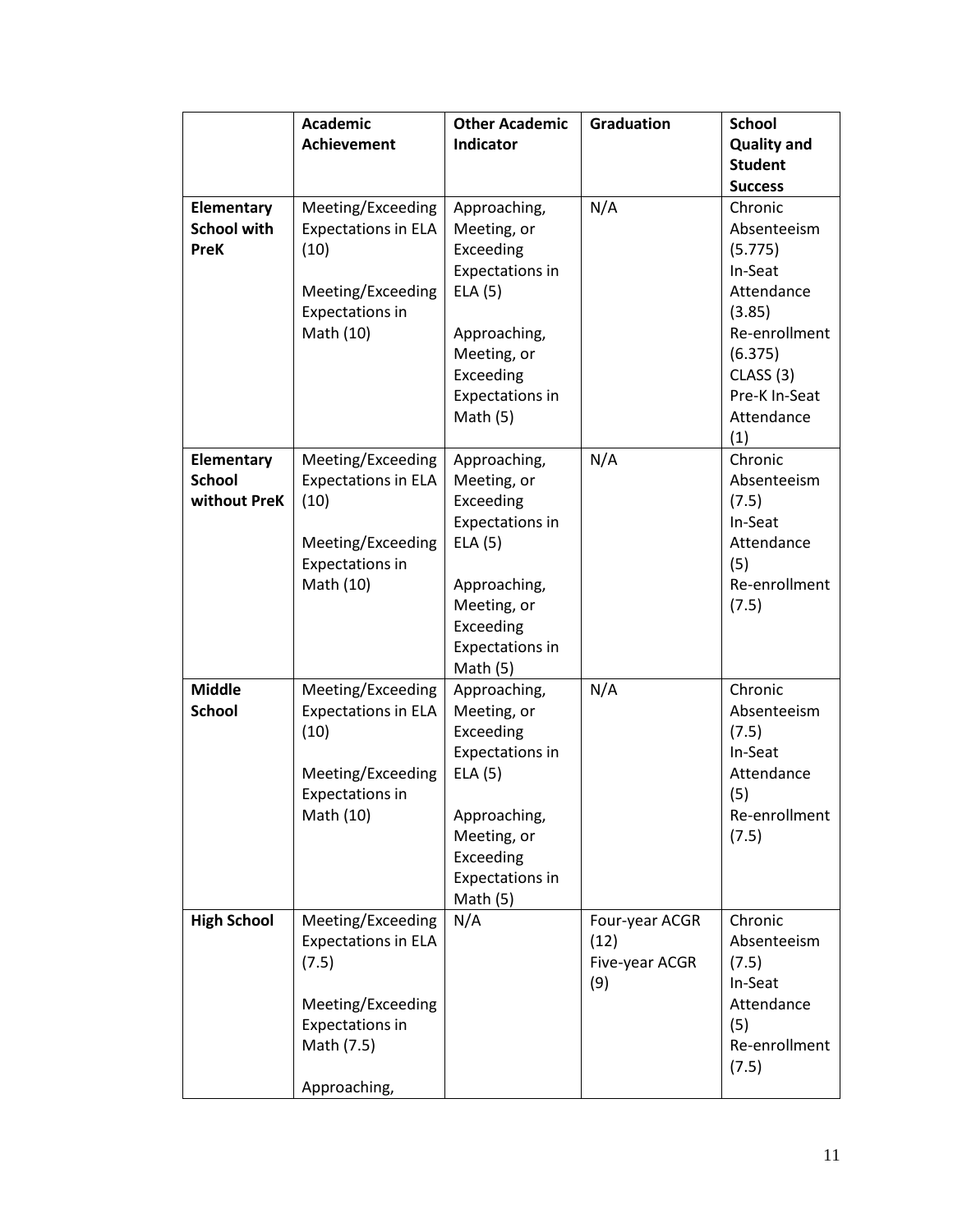| Meeting, or                |  | AP/IB              |
|----------------------------|--|--------------------|
| Exceeding                  |  | Participation      |
| <b>Expectations in ELA</b> |  | (5)                |
| (5)                        |  | AP/IB              |
|                            |  | Performance        |
| Approaching,               |  | (5)                |
| Meeting, or                |  | <b>SAT College</b> |
| Exceeding                  |  | Ready              |
| Expectations in            |  | <b>Benchmark</b>   |
| Math $(5)$                 |  | (10)               |
|                            |  | SAT DC             |
|                            |  | Percentile (4)     |

OSSE recognizes the requirement within the statute for academic indicators to have greater weight than school quality and student success indicators and has revised the points assigned to the SAT DC Percentile metric, which will reduce its weight but not fully remove the measure from the framework. The point reduction from the SAT DC Percentile metric is added to the 4 year ACGR metric.

By removing the points possible for the unavailable metrics and calculating the available metrics, the indicator weights would be as shown in the table below:

| <b>Indicators</b>                 | Elementary/Middle Schools | <b>High Schools</b> |
|-----------------------------------|---------------------------|---------------------|
| Academic Achievement              | 40%                       | 27.8%               |
| Other Academic Indicator          | 20%                       | ΝA                  |
| Graduation                        | N/A                       | 23.3%               |
| <b>School Quality and Student</b> | 40%                       | 48.9%               |
| <b>Success</b>                    |                           |                     |

Progress in Achieving English Language Proficiency will be reviewed using historic ACCESS Growth metric scores from 2018 and 2019. Once annual meaningful differentiation is calculated using the available metrics from the framework outlined, the bottom ten percent will be further explored based on the inclusion of historic ELP metric scores from 2018 and 2019. Schools will then be re-evaluated to determine if these historic ELP data shifted the schools meeting the designation thresholds. OSSE will identify schools scoring within designation thresholds after this additional review of data and any which escalated to designation status. As a result, OSSE will have specific focus and exit goals related to ELP progress. Given the inability to calculate ACCESS growth for all schools due to data not being available from 2020 or 2021 equitably for all schools, this will enable OSSE to include ELP data in the calculations resulting in school designations in the fall of 2022 and will also create additional mechanisms and supports to help schools address historic underperformance performance of this indicator.

3.  $\Box$  Different Methodology. If the State is using a different methodology or methodologies for annual meaningful differentiation for schools for which an accountability determination otherwise cannot be made (*e.g.*, P-2 schools), describe the methodology or methodologies in fall 2022 based on data from 2021-2022 school year.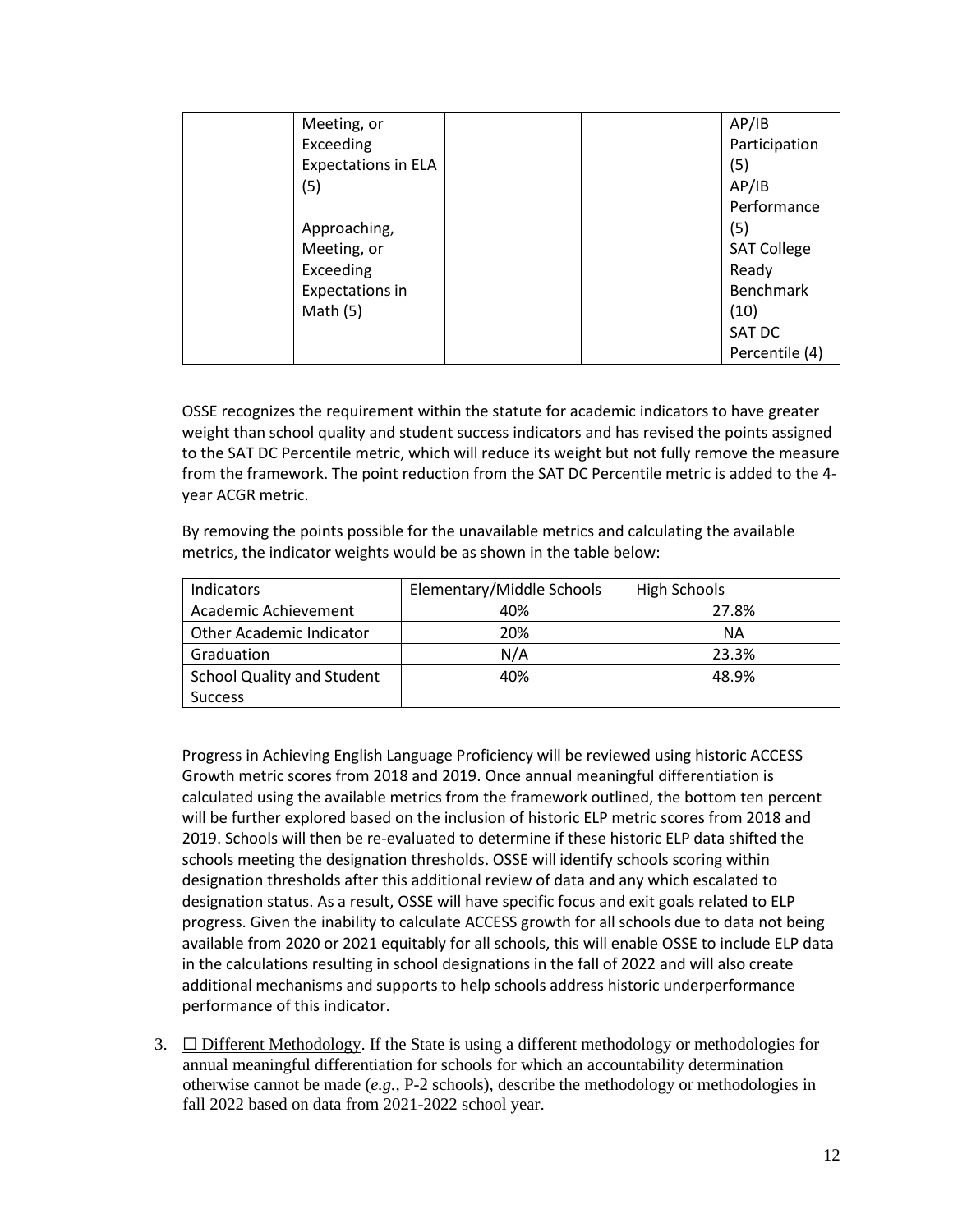*If a State is proposing revisions due to COVID-19, check the box and describe the revisions here*.

- d. Identification of Schools. *(ESEA section 1111(c)(4)(D)) (corresponds with A.4.vi in the revised State plan template)* Due to COVID-19, the State is revising its timeline or methodologies for school identification:
	- 1. Timeline. Each SEA must identify schools for CSI, ATSI, and targeted support and improvement (TSI) consistent with the assurance in its waiver of accountability requirements for the 2020-2021 school year (i.e., each SEA that received a waiver for the 2020-2021 school year assured it would identify schools in fall 2022 based on data from the 2021-2022 school year).
		- i. After identifying schools in fall 2022 using its approved school identification methodologies as outlined in its approved ESEA consolidated State pan, the State is requesting a one-time change in frequency to identify schools in fall 2023 (based on data from the 2022-2023 school year). *If a State is proposing a onetime change in frequency to identify a category of schools in fall 2023, check the appropriate box.*

☐ Comprehensive Support and Improvement Schools: Low Performing □ Comprehensive Support and Improvement Schools: Low Graduation Rate  $\Box$  Comprehensive Support and Improvement Schools: Not Exiting Additional Targeted Support and Improvement Status

□ Targeted Support and Improvement Schools: Additional Targeted Support and Improvement (ATSI)

*\* Targeted support and improvement: Consistently underperforming subgroups (TSI) schools must be identified annually. Therefore, a State must identify TSI schools in both fall 2022 and fall 2023.*

- 2. Methodologies. The State is revising its methodologies for identifying schools in fall 2022 based on data from the 2021-2022 school year for the following types of school identification:
	- A.  $\boxtimes$  Comprehensive Support and Improvement Schools: Low Performing. Describe the State's methodology for identifying not less than the lowest-performing five percent of all schools receiving Title I, Part A funds in the State for comprehensive support and improvement in fall 2022 based on data from the 2021-2022 school year.

When OSSE published the first-ever STAR Framework scores and ratings in December 2018, the agency also published a companion [research brief](https://osse.dc.gov/publication/2018-school-transparency-and-reporting-framework-brief) evaluating the framework and reran the [analyses](https://osse.dc.gov/publication/2019-star-brief-and-appendices) the following year alongside the publication of the 2019 scores. As a part of these analyses, OSSE evaluated what the STAR Framework would look like without any of the growth metrics (academic growth, attendance growth, and ACCESS growth) for its elementary and middle schools. This enabled OSSE to explore the impact that growth measures have on the overall framework scores. It is useful in this circumstance to serve as a baseline for prior performance based on the same metrics which will be available to calculate from 2021-22.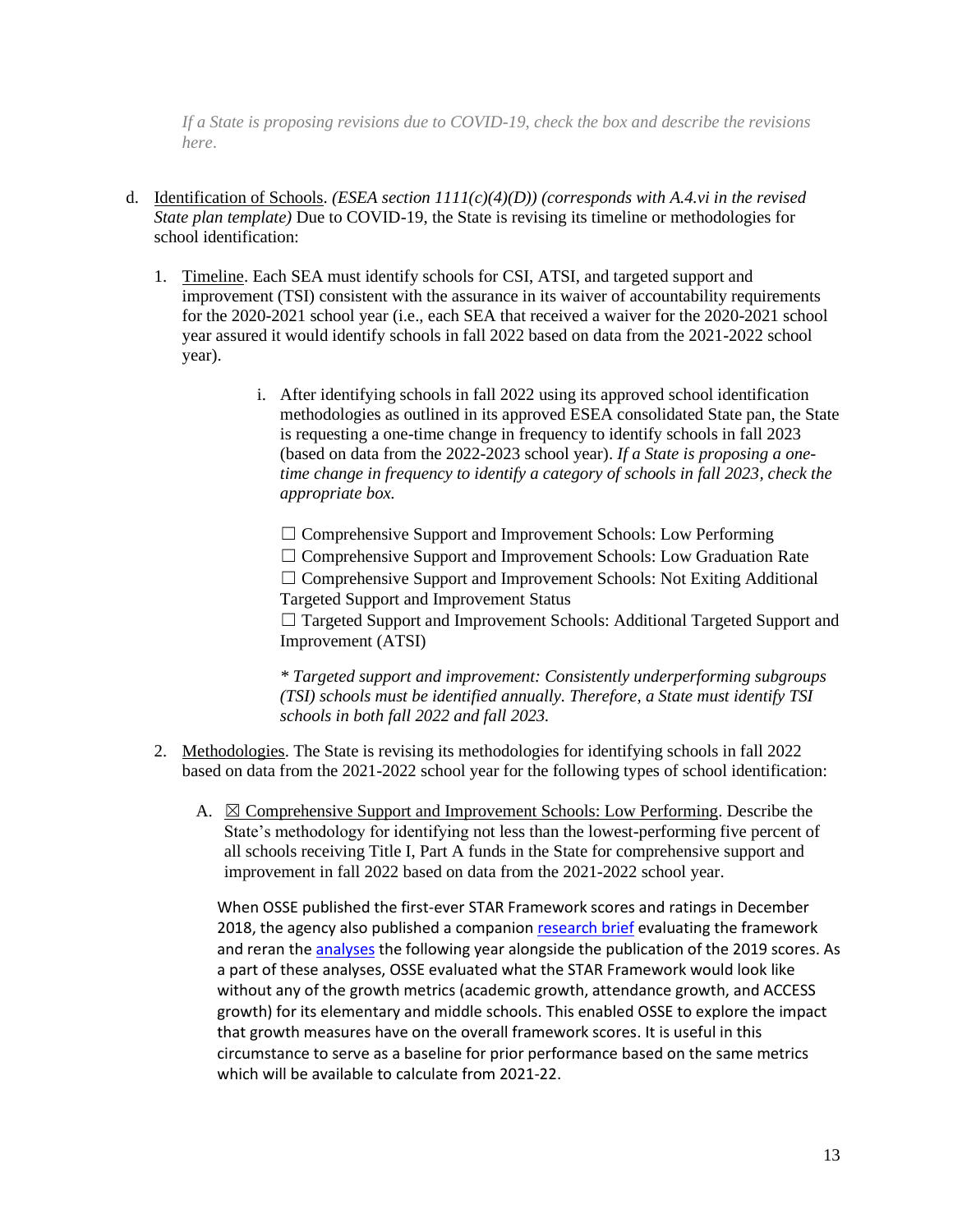In order to identify the lowest-performing five percent of schools, OSSE will calculate annual meaningful differentiation using the metrics available from the STAR Framework as outlined above. The metric calculation will utilize the same methodology used historically and the same student group weights will be applied. The elementary and middle school framework scores based on available metrics will be calculated out of 50 points and the high school frameworks will be calculated out of 90 points.

We will order the performance grouping elementary and middle schools together, identify the bottom 5% of those schools and then do the same for the high schools, given that they are based on different metrics. We will identify between  $10 - 12$  schools using this methodology, 8-10 of them may schools serving elementary/middle grades and 2-4 of them may be schools serving high school grades.

B.  $\Box$  Comprehensive Support and Improvement Schools: Low Graduation Rate. Describe the State's methodology for identifying all public high schools in the State failing to graduate one-third or more of their students for comprehensive support and improvement in fall 2022.

*If a State is proposing revisions due to COVID-19, check the box and describe the revisions here*.

C.  $\Box$  Comprehensive Support and Improvement Schools: Not Exiting Additional Targeted Support and Improvement Status. Describe the methodology by which the State identifies public schools in the State receiving Title I, Part A funds that have received additional targeted support under ESEA section 1111(d)(2)(C) (based on identification as a school in which any subgroup of students, on its own, would lead to identification under ESEA section  $1111(c)(4)(D)(i)(I)$  using the State's methodology under ESEA section  $1111(c)(4)(D)$ ) and that have not satisfied the statewide exit criteria for such schools within a State-determined number of years for school identifications in fall 2022 based on data from the 2021-2022 school year.

*If a State is proposing revisions due to COVID-19, check the box and describe the revisions here*.

D.  $\boxtimes$  Targeted Support and Improvement Schools: Consistently Underperforming  $Subgroup(s)$ . Describe the State's methodology for annually identifying any school with one or more "consistently underperforming" subgroups of students, based on all indicators in the statewide system of annual meaningful differentiation, including if the State is revising the definition the State uses to determine consistent underperformance for school identifications in fall 2022 based on data from at least the 2021-2022 school year.

Consistent with the methodology outlined for identifying the lowest-performing five percent of schools, this approach will identify a framework score threshold for elementary/middle schools as well as one for high schools. As part of the system of annual meaningful differentiation, student group scores are calculated for each accountability framework level calculated at the school. The student group framework score represents the performance of all available metrics for students in that student group, given that the number of students meets the minimum reporting threshold for that student group within the school. Student group scores will be evaluated and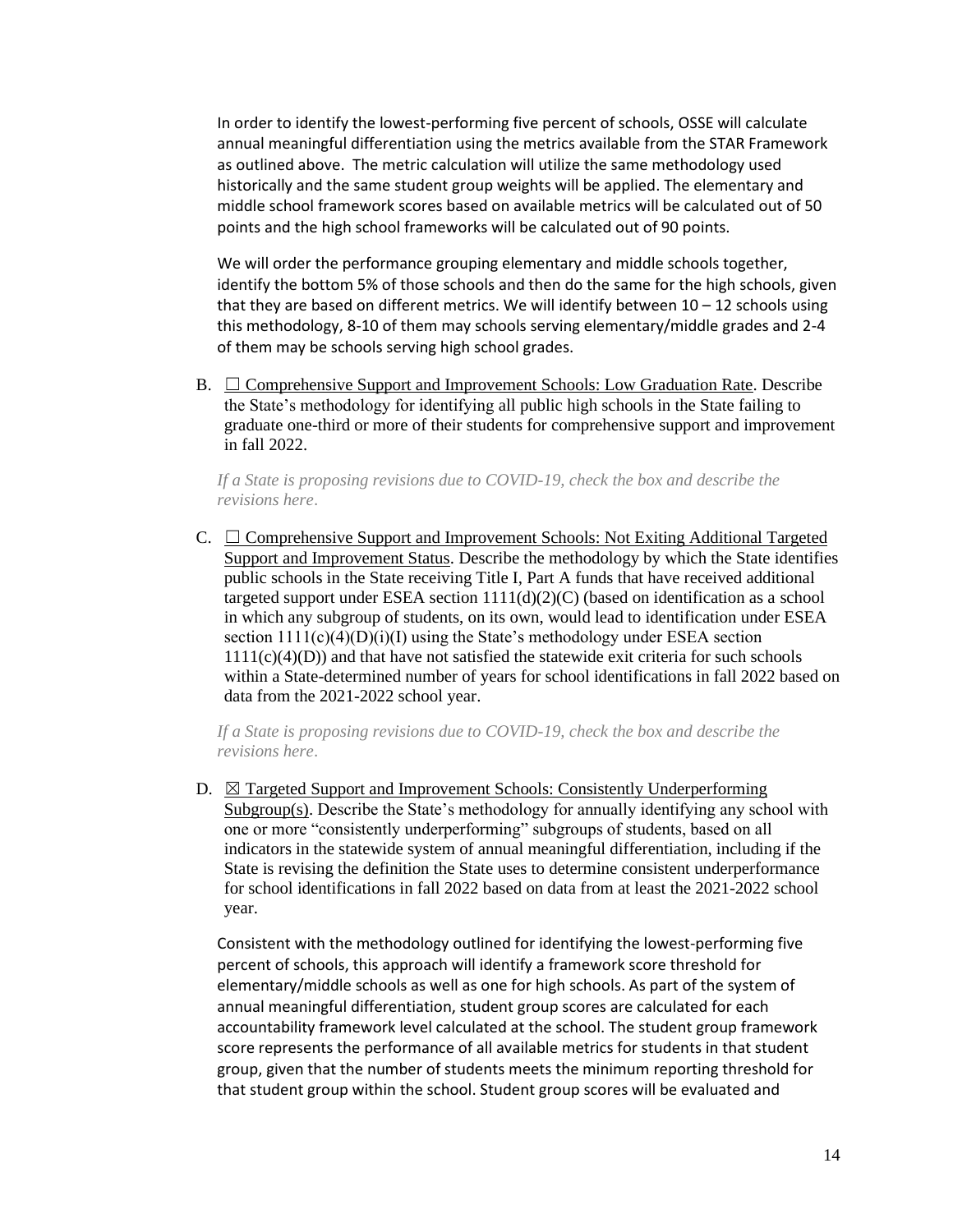reviewed to see if any school has a student group scoring at or below the threshold set for the lowest-performing five percent from that framework. Additionally, the data from 2018 and 2019 will be used from the STAR Brief analyses of frameworks calculated without growth metrics to see if any of the schools in the lowest performing groups identified in 2022 were also underperforming in 2018 and 2019, which would show a pattern of consistent underperformance. The student groups for which the school has been consistently underperforming will be included in the designation and focused plans and supports to address the performance of these students will be a part of the required plan for improvement. They will be evaluated for exit or escalated designation status from targeted support to comprehensive support after two years.

E. ☒ Targeted Support and Improvement Schools: Additional Targeted Support and Improvement. Describe the State's methodology for identifying schools in which any subgroup of students, on its own, would lead to identification under ESEA section  $1111(c)(4)(D)(i)(I)$  using the State's methodology under ESEA section  $111(c)(4)(D)$ (i.e., schools with subgroups performing as poorly as low-performing schools identified for comprehensive support and improvement) for school identifications in fall 2022 based on data from the 2021-2022 school year.

Consistent with the methodology outlined for identifying the lowest-performing five percent of schools, OSSE will identify a framework score threshold for elementary/middle schools as well as one for high schools. As part of the system of annual meaningful differentiation, student group scores are calculated for each accountability framework level calculated at the school. The student group framework score represents the performance of all available metrics for students in that student group, given that the number of students meets the minimum reporting threshold for that student group within the school. Student group scores will be evaluated and reviewed to see if any school has a student group scoring at or below the threshold set for the lowestperforming five percent from that framework. Schools with a student group scoring below that level will be designated for Targeted Support and Improvement, with their school plan focused on the student group or groups scoring below the lowest-performing threshold. They will be evaluated for exit each year or for escalation to chronically underperforming student group targeted support status after two years.

- e. Continued Support for School and LEA Improvement *(ESEA section 1111(d)(3)(A)) (corresponds with A.4.viii in the revised State plan template)*
	- 1. Exit Criteria for Comprehensive Support and Improvement Schools. Due to COVID-19, the State is revising its statewide exit criteria for schools identified for comprehensive support and improvement using one or more of the options below.

### A. Timeline

i.  $\boxtimes$  The State does not count the 2019-2020 school year toward the number of years (not to exceed four years) in which a school must meet the criteria in order to exit CSI status before it must take more rigorous State-determined action.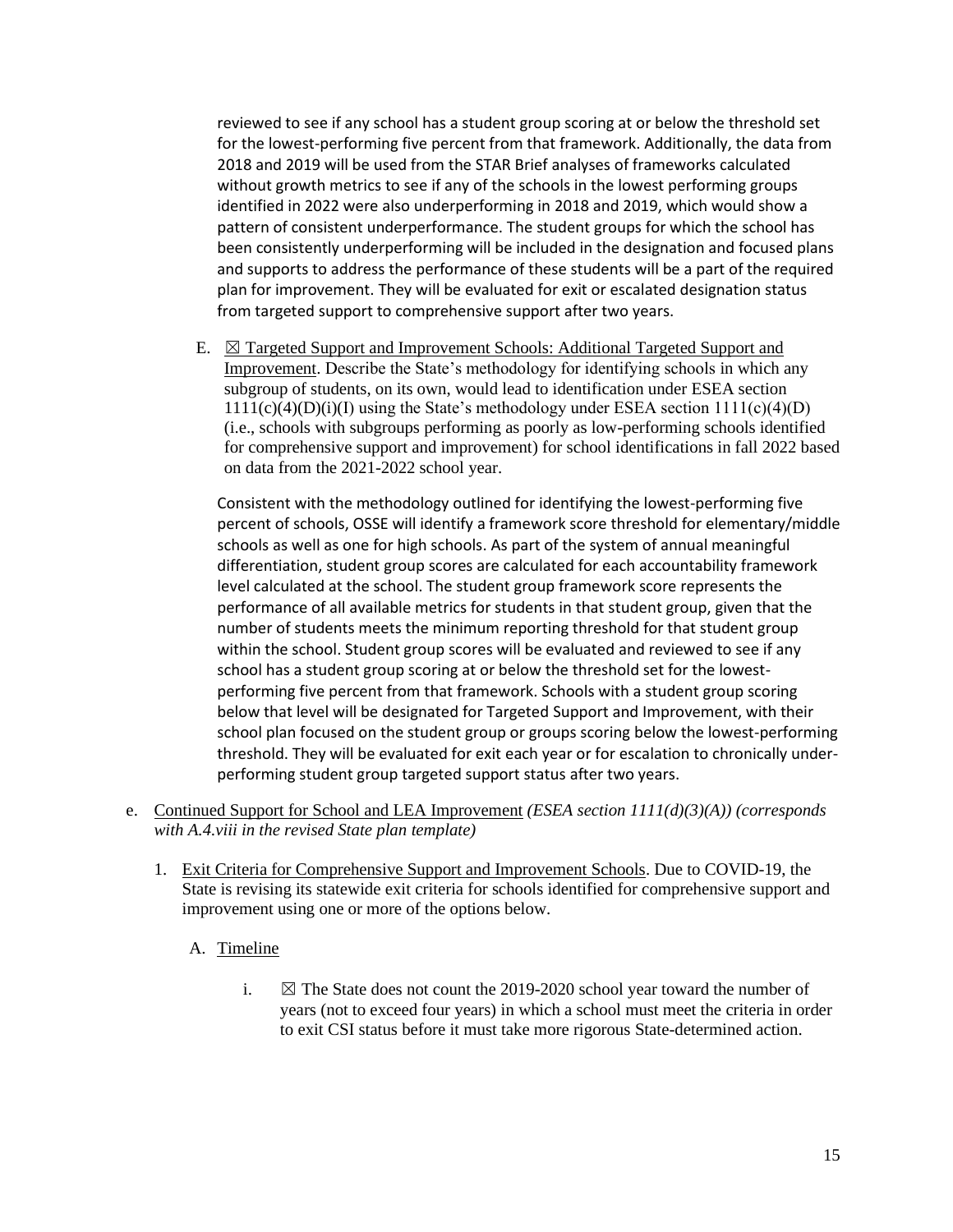ii.  $\boxtimes$  The State does not count the 2020-2021 school year toward the number of years (not to exceed four years) in which a school must meet the criteria in order to exit before it must take more rigorous State-determined action.

|          | <b>Designation Year</b><br>(Year 1) | Year 2  | Year 3  | Year 4 (option) |
|----------|-------------------------------------|---------|---------|-----------------|
| Original | 2018-19                             | 2019-20 | 2020-21 | 2021-22         |
| Revised  | 2018-19                             | 2021-22 | 2022-23 | 2023-24         |

*(Note: DC is submitting a waiver to extend the use of 1003 funds for CS 1 schools on this revised timeline)*

### B. Criteria

i.  $\Box$  The State is revising the statewide exit criteria for schools identified for comprehensive support and improvement that would be eligible to exit status in fall 2022 based on data from the 2021-2022 school year.

> *If a State is proposing revisions due to COVID-19, check the box and describe the revisions here*.

ii.  $\boxtimes$  The State is revising the statewide exit criteria for schools identified for comprehensive support and improvement in fall 2022 based on data from the 2021-2022 school year.

> Schools identified for comprehensive support and improvement in fall 2022 will have been identified for performance that did not include growth metrics. As such, their focused improvement will be in areas that are considered leading indicators and will demonstrate significant progress in supporting student learning and opportunities. DC has historically had programs and supports related to attendance and chronic absenteeism, but this is a continued area of concern and under-performance in many lowperforming schools. Additionally, based on the unprecedented events related to the pandemic, schools are focused on addressing unfinished student learning, learning gaps, and addressing student safety and wellbeing needs in ways never before experienced. The exit criteria for schools identified under this designation in 2022, will address gains and significant progress made by schools in these areas which will also then lead to results being able to be demonstrated in future years' in growth, achievement and school environment measures leading to overall improvement of school performance on the statewide accountability framework.

iii.  $\boxtimes$  The State is revising the State-determined number of years a school identified for comprehensive support and improvement in fall 2022 has to meet the statewide exit criteria in order to exit status, which may not exceed four years, before it must take a State-determined more rigorous action.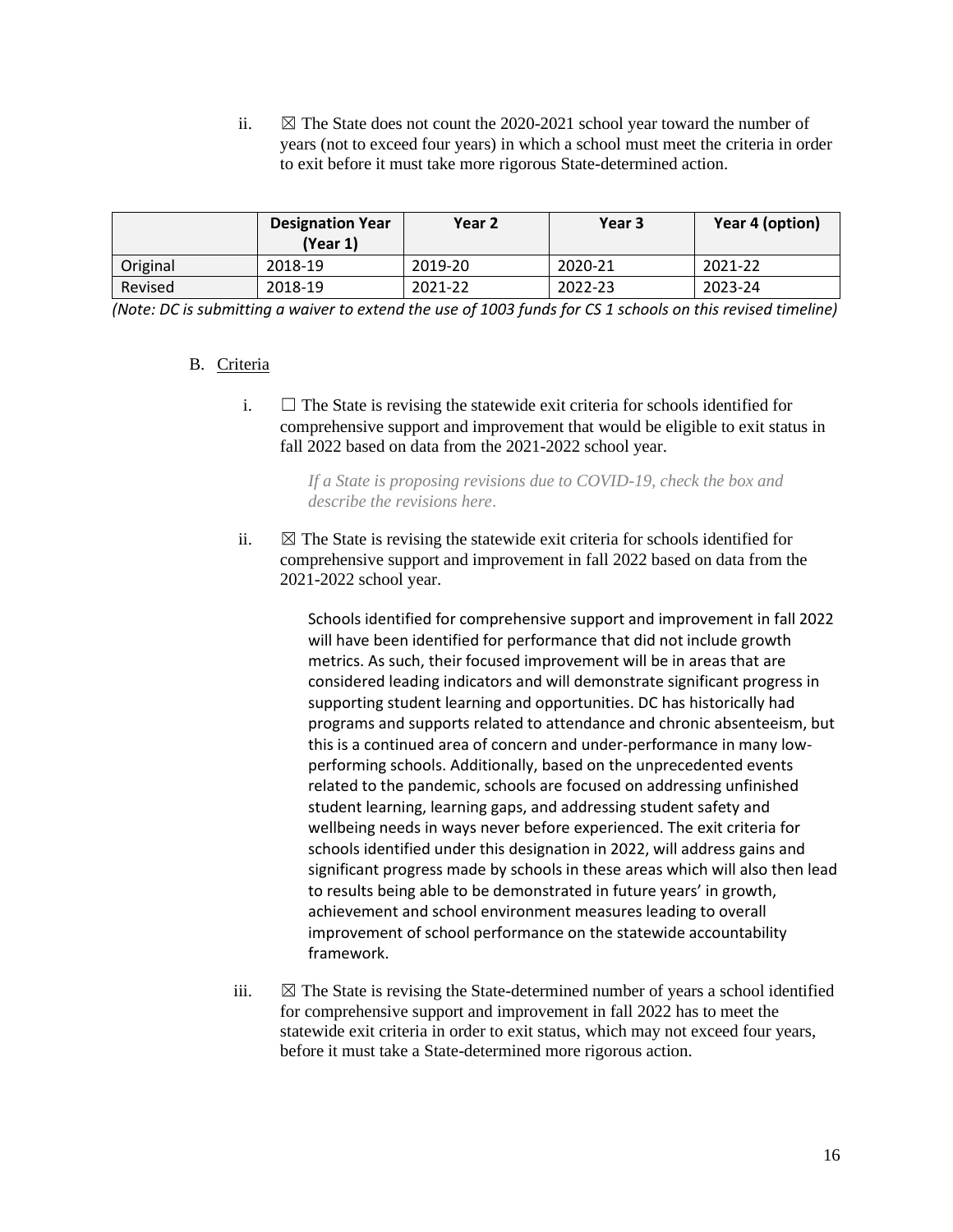The schools identified for comprehensive improvement in fall 2022 will be able to exit this status in fall 2024. Those not exiting this shorter-term comprehensive support (CS 1) designation may be eligible for escalation to a more robust comprehensive support status and review.

2. Exit Criteria for Schools Receiving Additional Targeted Support. Due to COVID-19, the State is revising the statewide exit criteria for schools receiving additional targeted support under ESEA section  $1111(d)(2)(C)$  using one or more of the options below:

### A. Timeline

i.  $\Box$  The State does not count the 2019-2020 school year toward the number of years in which a school must meet the criteria in order to exit before, for a school receiving Title I, Part A funds, it becomes a CSI school.

#### *DC did not have any previously identified ATSI (TS 2) schools*

ii.  $\Box$  The State does not count the 2020-2021 school year toward the number of years in which a school must meet the criteria in order to exit before, for a school receiving Title I, Part A funds, it becomes a CSI school.

*DC did not have any previously identified ATSI (TS 2) schools*

- B. Criteria
	- i.  $\Box$  The State is revising the statewide exit criteria for schools receiving additional targeted support under ESEA section  $1111(d)(2)(C)$  that would be eligible to exit status in fall 2022 based on data from the 2021-2022 school year.

*If a State is proposing revisions due to COVID-19, check the box and describe the revisions here*.

ii.  $\boxtimes$  The State is revising the statewide exit criteria for schools identified for additional targeted support and improvement under ESEA section  $1111(d)(2)(C)$ in fall 2022 based on data from the 2021-2022 school year.

> Schools identified for additional targeted support and improvement in fall 2022 will have been identified for student group performance that did not include growth metrics. As such, their focused student group improvement will be in areas that are considered leading indicators and will demonstrate significant progress in supporting student learning and opportunities. DC has historically had programs and supports related to attendance and chronic absenteeism, but this is a continued area of concern for many historically underperforming student groups. Additionally, based on the unprecedented events related to the pandemic schools are focused on addressing unfinished student learning, learning gaps, and addressing student safety and wellbeing needs in ways never before experienced. The exit criteria for schools identified under this designation in 2022, will address gains and significant progress made by schools in addressing the